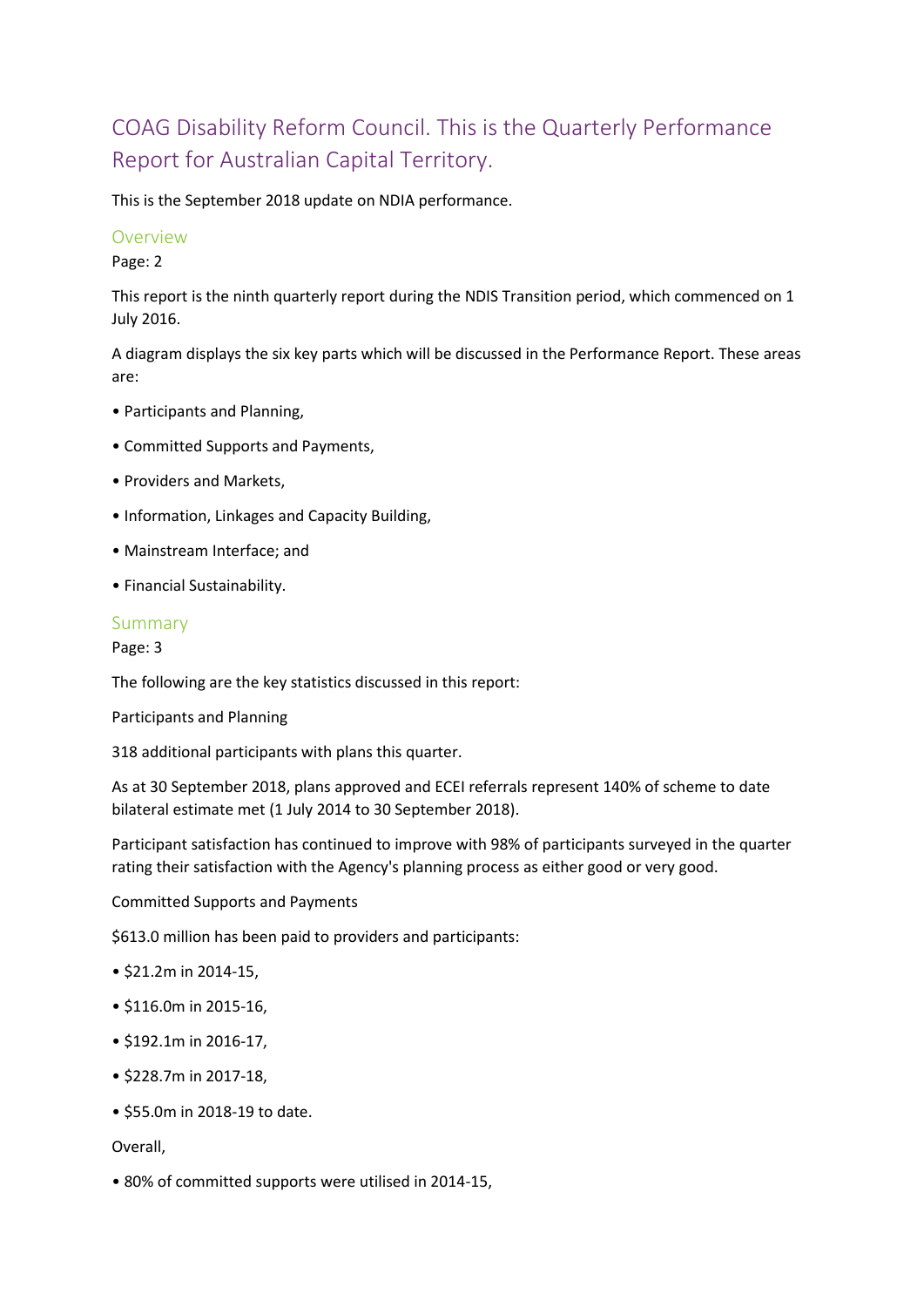- 84% in 2015-16,
- 68% in 2016-17,
- 71% in 2017-18.

The 2017-18 and 2018-19 experience is still emerging.

The higher utilisation in earlier years is predominantly driven by higher in-kind supports provided.

Providers and Markets

1,424 approved providers, a 5% increase for the quarter.

33% of approved providers were active in Australian Capital Territory at 30 September 2018, and 67% were yet to have evidence of activity.

80-90% of payments made by the NDIA are received by 25% of providers.

24% of service providers are individuals/sole traders.

Mainstream Interface

87% of active participants with a plan approved in 2018-19 Q1 access mainstream services.

# PART 1: Participants and Planning

Page: 4

The NDIS in Australian Capital Territory continues to grow with 318 additional participants with approved plans this quarter.

#### Summary

Page: 5

The NDIS is fully operational in Australian Capital Territory.

The following are the key statistics on Participants and Planning:

314 access decisions in 2018-19 Q1 (including both access met and access not met)

318 initial plans approved in 2018-19 Q1

Note: of the 318 initial plans approved this quarter, 68 were previously confirmed as ECEI AT 30 June 2018

23 additional children with a confirmed ECEI gateway referral in 2018-19 Q1

140% of scheme to date bilateral estimate met (1 July 2014 to 30 September 2018)

#### Quarterly Intake

Page: 6

There are three charts. The first chart displays the number of participants with access met (Eligible) by Participant Entry point. The second chart displays the number of participants with approved plans by Participant Entry Point. The third chart displays the number of participants with approved plans by Participant Pathway Type.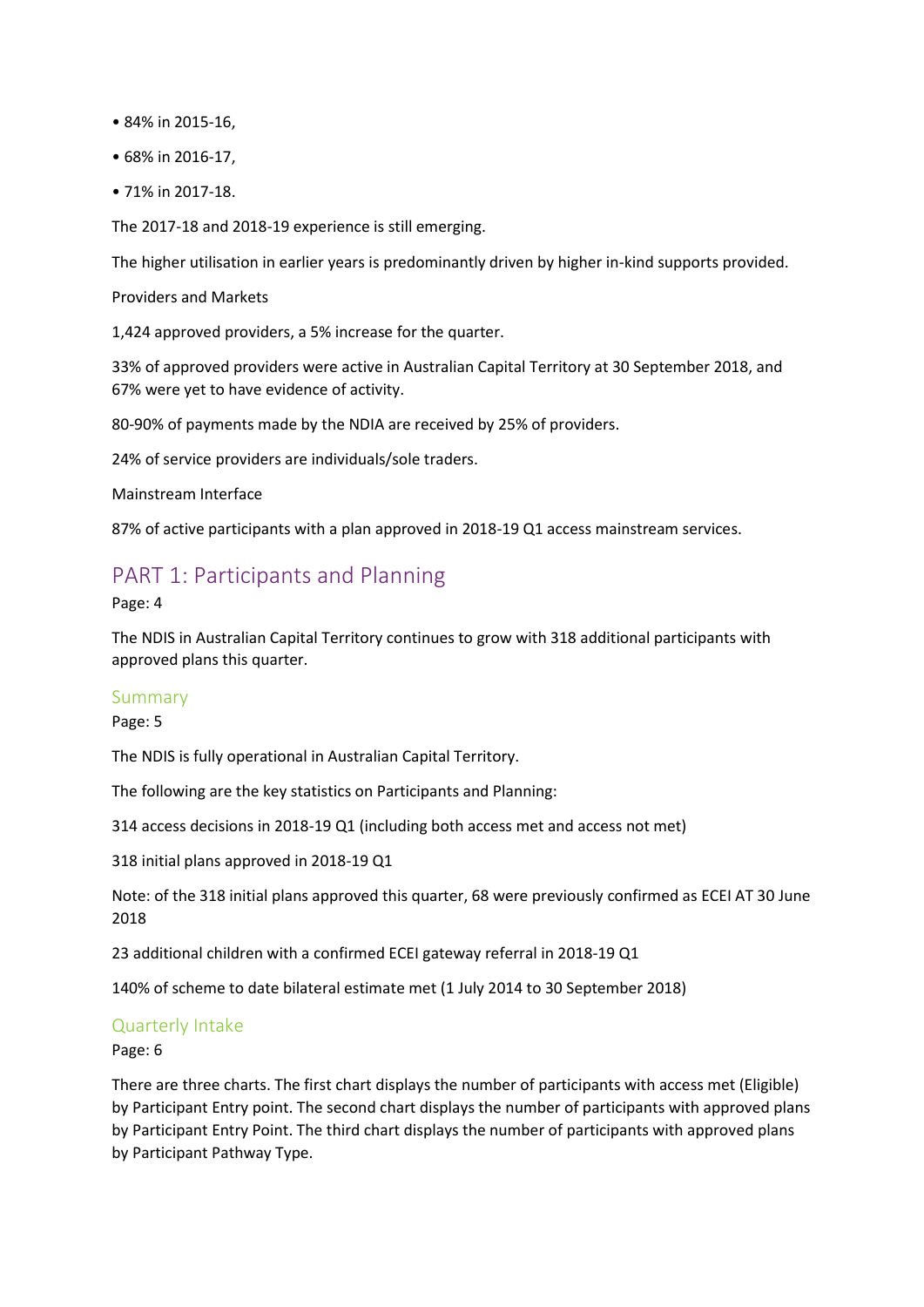2018-19 Q1

Of the 200 participants deemed 'eligible' this quarter 98% were 'New' participants (i.e. had not transitioned from an existing State/Territory or Commonwealth program).

Of the 318 plan approvals this quarter, 96% were 'New' participants (i.e. had not transitioned from an existing State/Territory or Commonwealth program), 49% entered with a permanent disability and 68 were previously confirmed as ECEI at 2017-18 Q4.

The diagram displays the following key statistics on quarterly intake:

314 access decisions

200 access met

318 plan approvals (excluding ECEI)

23 ECEI

#### Quarterly Intake Detail

#### Page: 7

A chart displays the change in plan approvals between the current and previous quarter.

Plan approvals as at 30 September 2018

Plan approval numbers have increased from 6,759 at the end of 2017-18 Q4 to 7,077 by the end of 2018-19 Q1, an increase of 318 approvals.

As at 30 September 2018 there were 30 children with a confirmed ECEI referral bringing the total number to 7,107. Overall, 668 participants with approved plans have exited the Scheme.

The ACT has undertaken a review of participants with Early Intervention access type to determine potential to exit, and as a result a high number of children were exited from the Scheme.

In the quarter of 2018-19 Q1 there were 1,557 plan reviews. This figure relates to all participants who have entered the scheme.

#### Cumulative Position

Page: 8

There are two charts. The first chart displays the comparison between the cumulative plan approvals and the bilateral estimate per quarter. The second chart displays the number of plan approvals by participant referral pathway.

Plan approvals as at 30 Sep 2018

As at the end of 2018-19 Q1, the cumulative total number of participants receiving support was 7,107 (including 30 children supported through the ECEI gateway). Of these, 2,877 transitioned from an existing State/Territory program and 258 transitioned from an existing Commonwealth program.

Overall, since 1 July 2014, there have been 9,121 people with access decisions.

Cumulative position reporting is inclusive of trial participants for the reported period and represents participants who have or have had an approved plan.

The following are the key statistics on the cumulative position: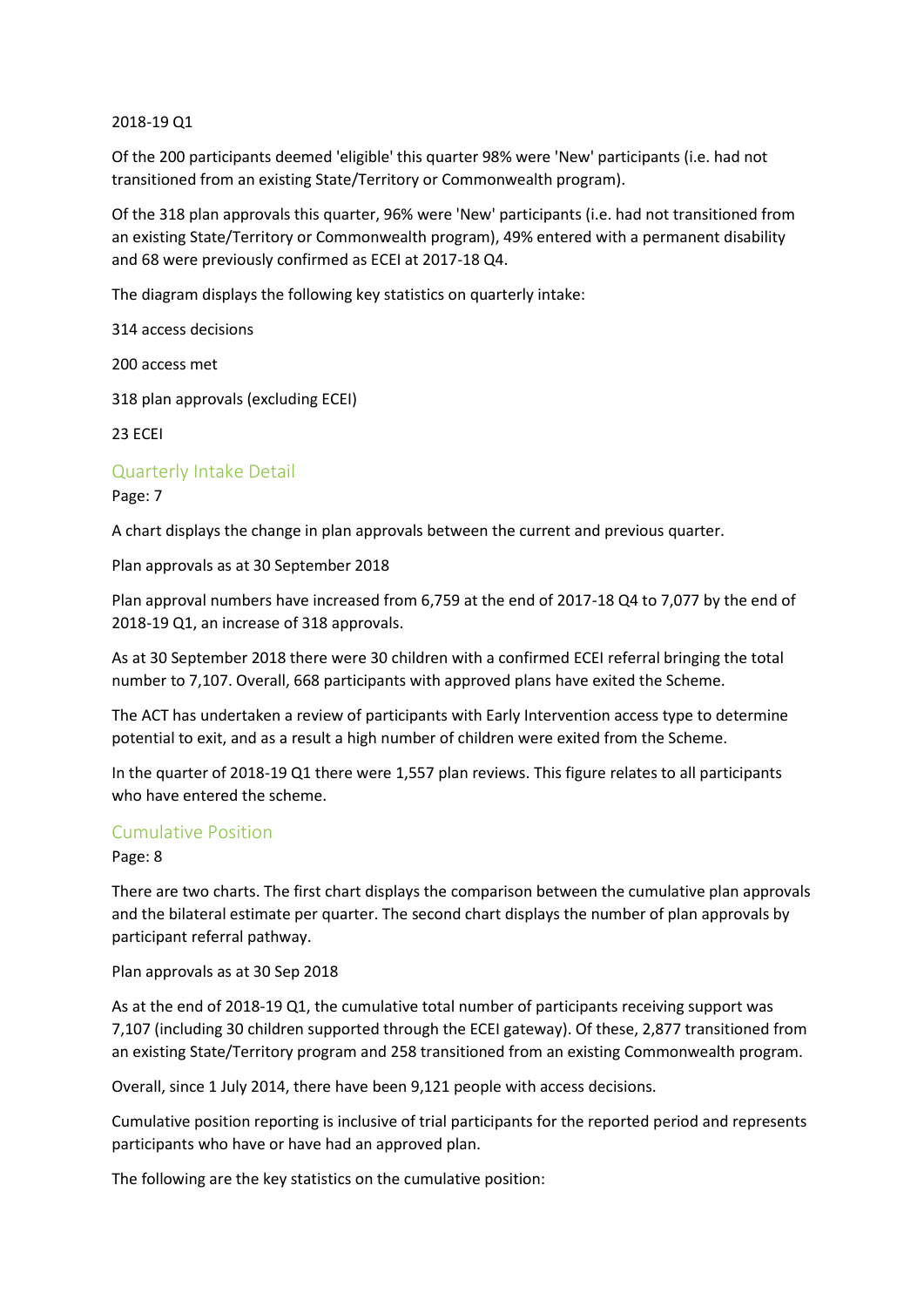140% of scheme to date bilateral estimate met (1 July 2014 to 30 September 2018)

7,077 plan approvals to date; 7,107 including ECEI confirmed

## Participant Profiles by Age Group Page: 9

There are two charts. The first chart displays the number of participants with an approved plan by age group for the current quarter. The second chart displays the percentage of participants with an approved plan by the participant's age group. This chart compares the current quarter against all prior quarters.

Demographic profile of active participants with a plan approved in 2018-19 Q1, compared with plan approvals as at 30 June 2018, by age group.

Around 42% of participants entering in this quarter are aged 0 to 6 years. This compares with 13% in prior quarters.

Note: The age eligibility requirements for the NDIS are based on the age as at the access request date. Participants with their initial plan approved aged 65+ have turned 65 since their access request was received.

# Participant Profiles by Disability Group

Page: 10

There are two charts. The first chart displays the number of participants with an approved plan by disability group for the current quarter. The second chart displays the percentage of participants with an approved plan by the participant's disability group. This chart compares the current quarter against all prior quarters.

Demographic profile of active participants with a plan approved in 2018-19 Q1, compared with plan approvals as at 30 June 2018, by disability group.

30% of participants entering in 2018-19 Q1 have a primary disability group of Autism, compared to 25% in previous quarters.

The large proportion of participants entering this quarter with Autism, Developmental Delay and Global Developmental Delay reflects the large proportion of children aged 0-14 entering this quarter.

Note: Of the 23 active participants identified as having an intellectual disability, 6 (26%), have Down syndrome.

Note 2: Since 2017-18 Q1 Developmental Delay and Global Developmental Delay have been reported separately to the Intellectual Disability group.

## Participant Profiles by Level of Function

Page: 11

A chart displays the percentage of participants with an approved plan by the participant's level of function. This chart compares the current quarter against all prior quarters.

Demographic profile of active participants with a plan approved in 2018-19 Q1, compared with plan approvals as at 30 June 2018, by level of function.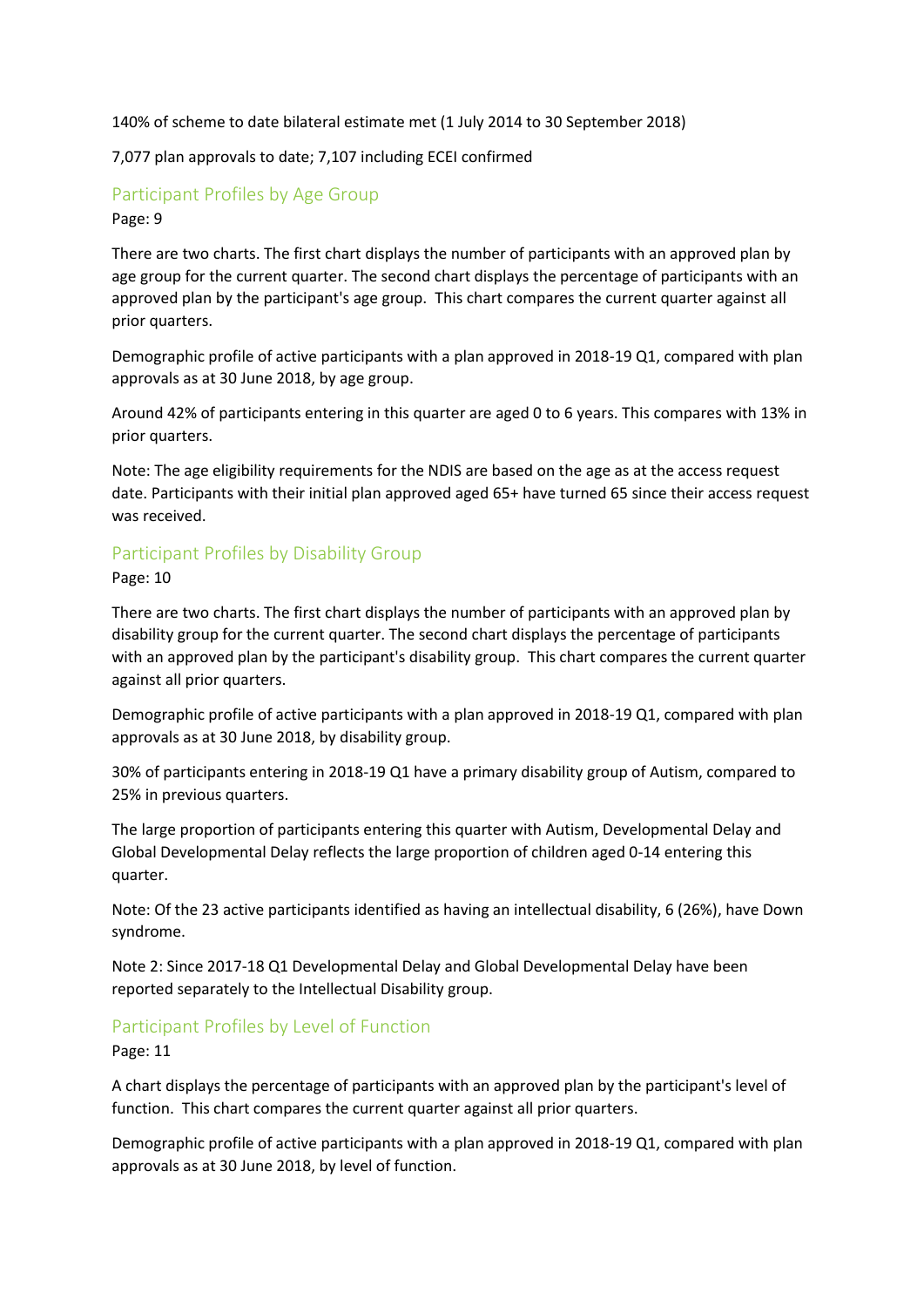For participants with a plan approval in the current quarter:

- 47% of active participants had a relatively high level of function
- 42% of active participants had a relatively moderate level of function
- 10% had a relatively low level of function

These relativities are within the NDIS participant population, and not comparable to the general population.

# Participant Profiles by Gender

Page: 12

The figure on the right displays the amount and percentage of participants with an approved plan per the participant's gender group. This figure compares the current quarter against all prior quarters.

Demographic profile of active participants with a plan approved in 2018-19 Q1, compared with plan approvals as at 30 June 2018, by gender.

The majority of participants are males.

#### Participant Profiles

Page: 13

There are three charts. The first chart displays the percentage of participants with an approved plan by the participant's Aboriginal & Torres-Strait Islander status. The second chart displays the percentage of participants with an approved plan by the participant's Young people in residential aged care status. The third chart displays the percentage of participants with an approved plan by the participant's Culturally and Linguistically Diverse status. All three charts compare the current quarter against all prior quarters.

Demographic profile of active participants with a plan approved in 2018-19 Q1, compared with plan approvals as at 30 June 2018.

Of the participants with a plan approved in 2018-19 Q1:

- 4.4% were Aboriginal or Torres Strait Islander, compared with 4.2% for prior periods.
- 0 were Young people in residential aged care, compared with 0.7% for prior periods.
- 11.9% were Culturally and linguistically diverse, compared with 10.1% for prior periods.

The following are the key statistics for the current quarter on Aboriginal & Torres-Strait Islander status.

14 Aboriginal and Torres Strait Islander

295 Not Aboriginal and Torres Strait Islander

9 Not Stated

The following are the key statistics for the current quarter on Young people in residential aged care status.

318 Young people not in residential aged care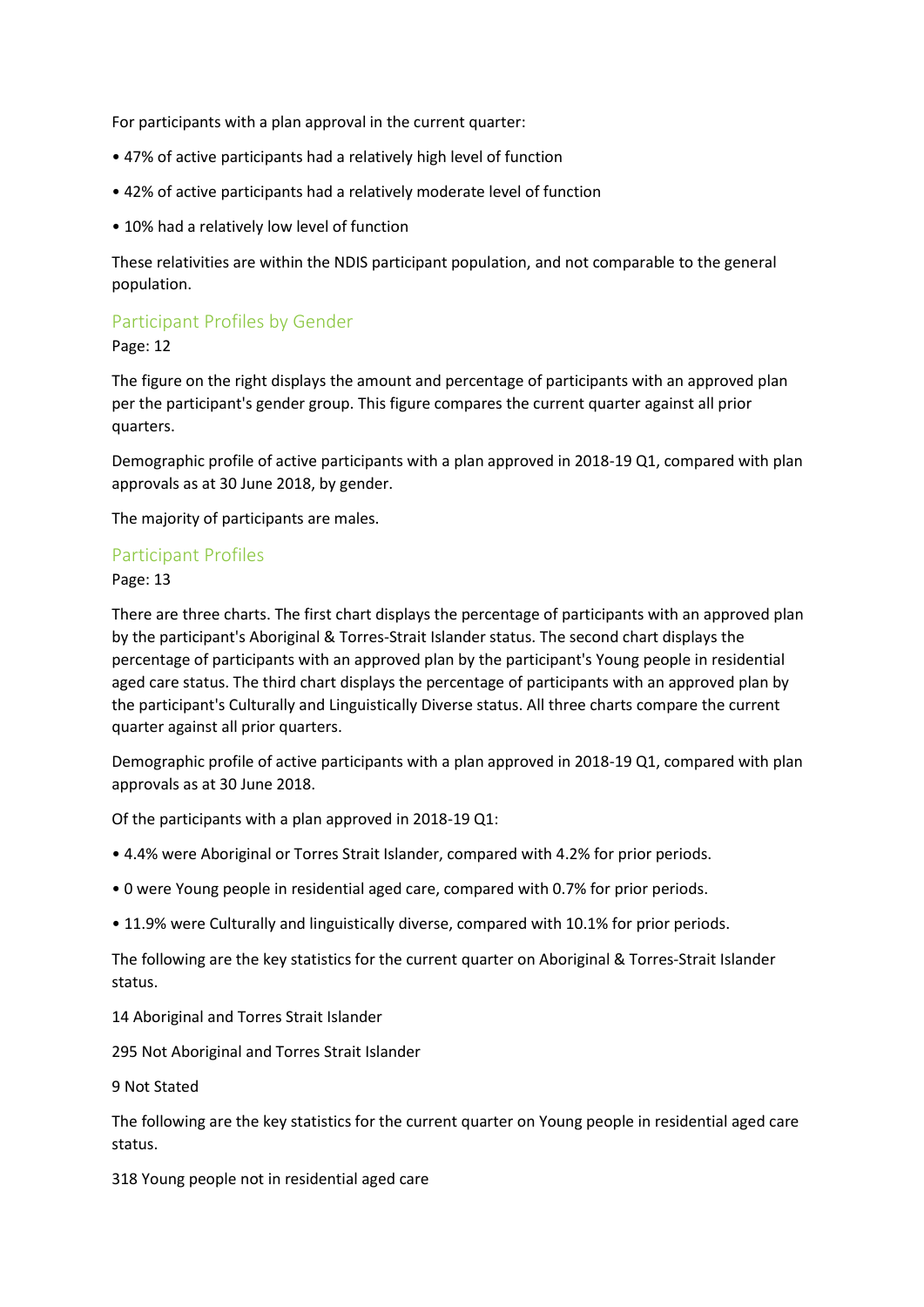The following are the key statistics for the current quarter on Culturally and Linguistically Diverse status.

38 Culturally and linguistically diverse

279 Not culturally and linguistically diverse

1 Not stated

Plan Management Support Co-ordination

Page: 14

Two charts display the proportion of support coordination and plan management for participants. These charts compare the current quarter against all prior quarters.

The proportion of participants who are fully or partly self-managing their plan was higher in 2018-19 Q1 (40%), compared with prior quarters of transition (37%).

30% of participants who have had a plan approved in 2018-19 Q1 have support coordination in their plan, compared to 41% in prior quarters of transition.

#### Plan Activation

Page: 15

Two charts display the proportion of the duration to activate plans. These charts compare plans approved in 2017-18 Q3, against plans approved in prior quarters.

Plan activation refers to the amount of time between plan approval and the commencement of the participant receiving support.

The percentage of plans activated within 90 days of approval were:

- 74% of plans approved in prior quarters
- 71% of plans approved in 2017-18 Q3.

Plan activation can only be approximated using data on payments. As there is a lag between when support is provided and payments made, these statistics are likely to be conservative. That is, it is likely that plan activation is faster than presented. Further, in-kind supports have been excluded from the calculation, which further contributes to the conservative figures.

Note: Plans approved after the end of 2017-18 Q3 have been excluded from the charts. They are relatively new and it is too early to examine their durations to activation.

#### Participant Outcomes

Page: 16

A chart displays selected key baseline indicators for participants.

Information was collected from 87% of participants who have received their initial plan since 1 July 2016 (baseline outcome measures).

• 63% of participants aged 0 to before school are able to make friends outside of family/carers, compared to 69% of participants from school age to 14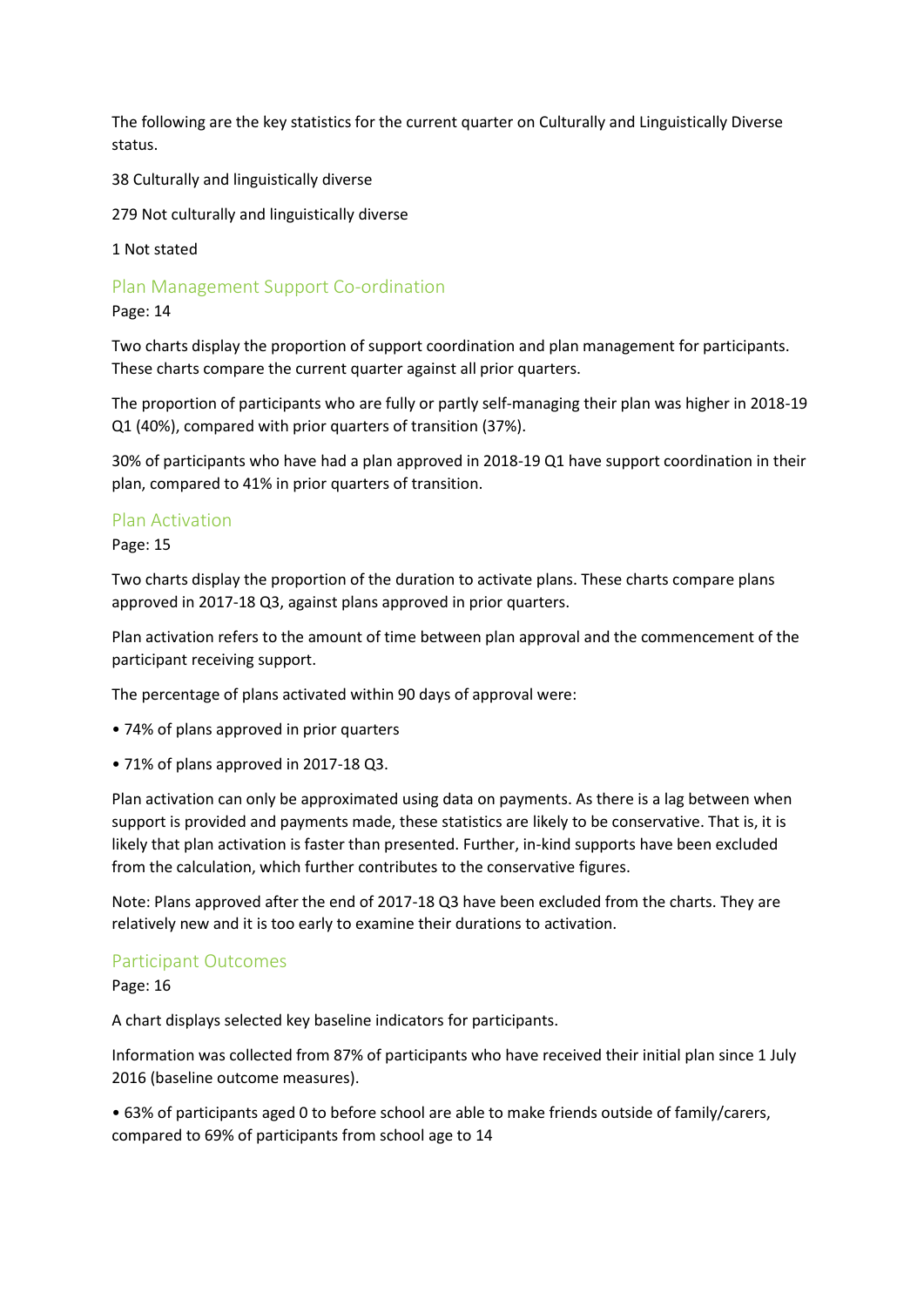• 59% of participants aged 0 to before school are engaged in age appropriate community, cultural or religious activities, compared to 35% - 47% for other age groups

• 79% of participants from school age to 14 attend school in a mainstream class, compared to 63% of participants aged 15 to 24

• 31% of participants aged 25 and over have a paid job, compared to 28% of participants aged 15 to 24

• 78% of participants aged 25 and over choose what they do every day, compared to 61% of participants aged 15 to 24

#### Family/Carers Outcomes

Page: 17

A chart displays selected key baseline indicators for family and carers of participants.

The percentage of participants' family/carers:

- working in a paid job was highest for participants aged 15 to 24 (68%)
- able to advocate for their child/family member was highest for participants aged 0 to 14 (85%)
- who have friends and family they can see as often as they like was similar for all three age groups (50-51%)
- who feel in control selecting services was highest for participants aged 15 to 24 (54%)

• who support/plan for their family member through life stage transitions was highest for participants aged 0 to 14 (88%)

#### Has the NDIS helped? Participants

#### Page: 18

A chart displays the responses from participants to the question: 'Has the NDIS helped?' split into age categories and life domains.

Perceptions of whether the NDIS has helped.

Participants who entered the Scheme between 1 October 2016 and 30 September 2017 and had a plan review approximately one year later were asked questions about whether the NDIS had helped them.

The percentage responding 'Yes' was highest for the domain of Daily Living for all age groups.

The national report includes data on participants who entered the Scheme in 2016-17 Q1 and were asked questions about whether the NDIS had helped them at the end of their second year of the Scheme (as well as at the end of their first year in the Scheme). This gives an indication of the effect of the NDIS on participants over a longer period of time. As only one quarter of data is available, results by State/Territory are not yet available.

#### Has the NDIS helped? Family/Carers

Page: 19

A chart displays the responses from family/carers of participants to the question: 'Has the NDIS helped?' split into age categories and life domains.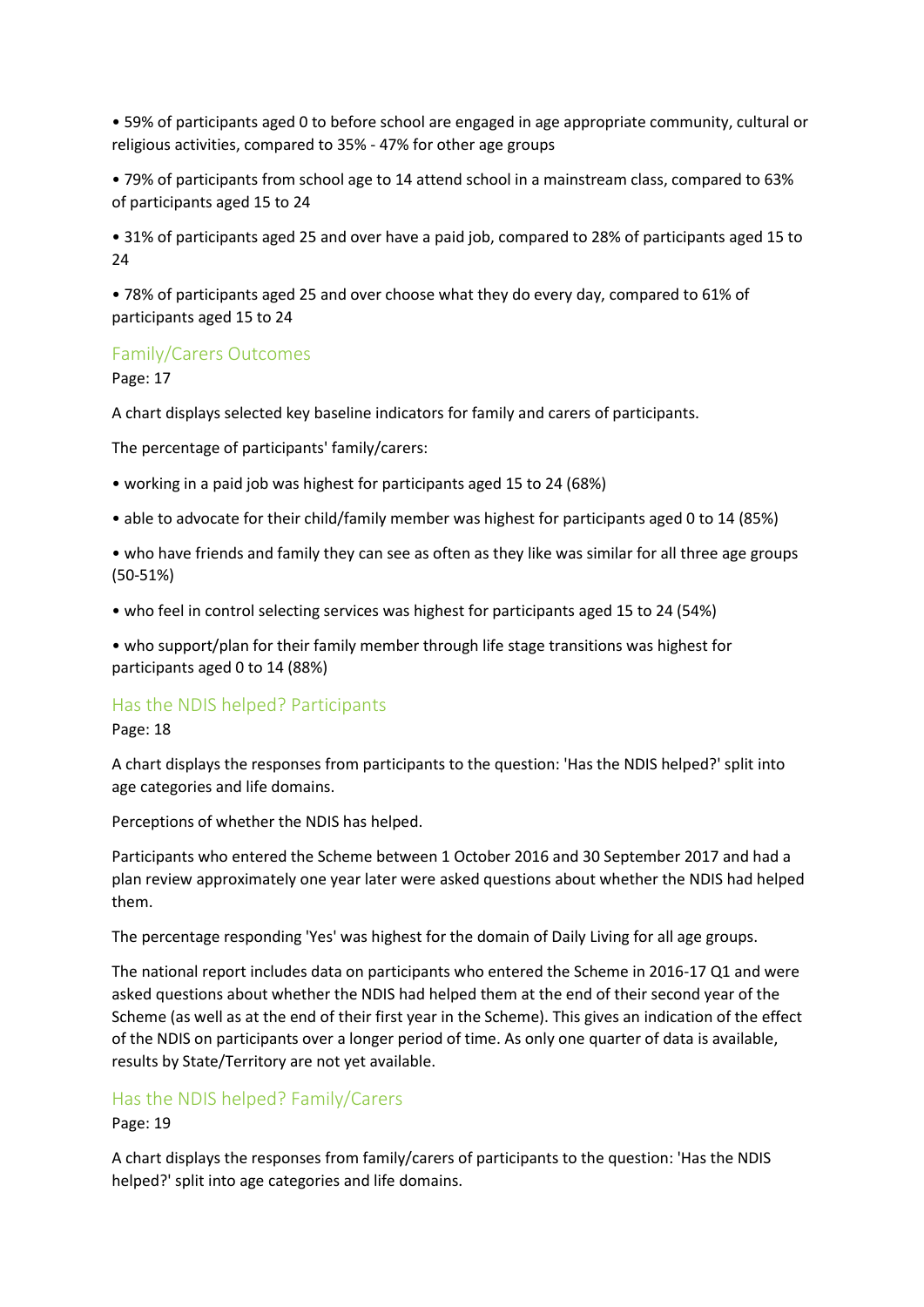Perceptions of whether the NDIS has helped.

Families and carers of participants who entered the Scheme between 1 October 2016 and 30 September 2017 and had a plan review approximately one year later were asked questions about whether the NDIS had helped them.

The NDIS has helped families and carers of participants most with life stage transitions and to feel supported.

#### Participant Satisfaction

Page: 20

A chart displays, by quarter, the proportion of participants describing satisfaction with the Agency's planning process as 'good' or 'very good'.

98% of participants rated their satisfaction with the Agency's planning process as either good or very good in the current quarter. This is a significant improvement since the early quarters of transition.

The Participant Pathway Review aims to improve the participant experience.

A new participant satisfaction survey has been developed. Going forward it will better record the experience of NDIS participants, and their families and carers, at different stages of the participant pathway.

Participant satisfaction dropped in the early quarters of 2016-17, but was in line with trial experience this quarter.

Note: Participant satisfaction results are not shown if there is insufficient data in the group.

# PART 2: Committed Supports and Payments

Page: 21

Both committed and paid supports to participants are increasing in line with the growing scheme.

Overall, \$21.2m has been paid to providers and participants for supports provided in 2014-15, \$116.0m in 2015-16, \$192.1m in 2016-17, \$228.7m in 2017-18 and \$55.0m in 2018-19 Q1.

#### Summary

Page: 22

This section presents information on the amount committed in plans and payments to service providers and participants.

The following are the key statistics on Committed Supports and Payments:

\$767.7 million of committed supports in respect of prior financial years including trial

\$89.7 million of supports in respect of 2018-19 Q1

\$21.2m has been paid to providers and participants for supports provided in 2014-15, \$116.0m in 2015-16, \$192.1m in 2016-17, \$228.7m in 2017-18 and \$55.0m in 2018-19 Q1.

Overall, 80% of committed supports were utilised in 2014-15, 84% in 2015-16, 68% in 2016-17 and 71% in 2017-18.

The 2017-18 and 2018-19 experience is still emerging.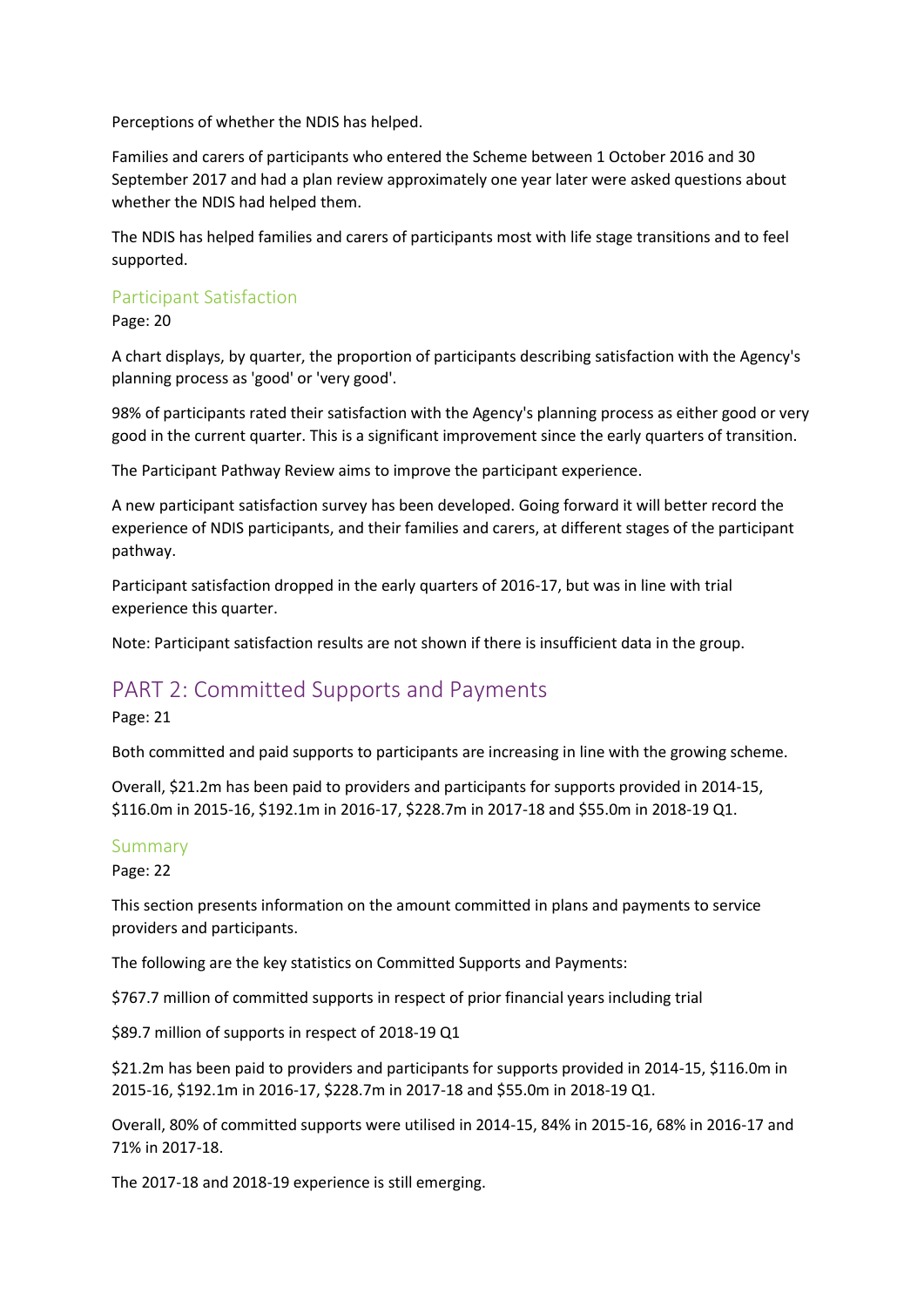# Committed Supports and Payments

Page: 23

A table and a graph show the comparison between the total committed supports and paid support for each year since scheme inception.

Committed supports by year that the support is expected to be provided, compared with committed supports that have been used (paid).

Of the \$857.5 million that has been committed in participant plans, \$613.0 million has been paid to date.

In particular, for supports provided in:

2014-15: \$21.2m has been paid

2015-16: \$116.0m has been paid

2016-17: \$192.1m has been paid

2017-18: \$228.7m has been paid

2018-19 Q1: \$55.0m has been paid

## Committed Supports by Cost Band

Page: 24

Two charts (including and excluding SSA) show the comparison of the distribution of average annualised committed supports by cost band for the current and previous quarter.

As at September 2018 the average annualised committed supports are consistent with prior quarters when participants with shared supported accommodation (SSA) supports are included.

This is also the case when SSA is excluded.

## Committed Supports by Age Band

Page: 25

A graph shows the comparison between the average annualised committed supports by age band for the current and previous quarter.

The average annualised committed supports increase steeply to age 25, stabilise to age 55 and then reduce at older ages.

Note: The age eligibility requirements for the NDIS are based on the age as at the access request date. Participants with their initial plan approved aged 65+ have turned 65 since their access request was received.

#### Committed Supports by Disability Group

Page: 26

A graph shows the comparison between the average annualised committed supports by primary disability group for the current and previous quarter.

Participants with Spinal Cord Injury, Cerebral Palsy and Acquired Brain Injury have the highest average annualised committed supports.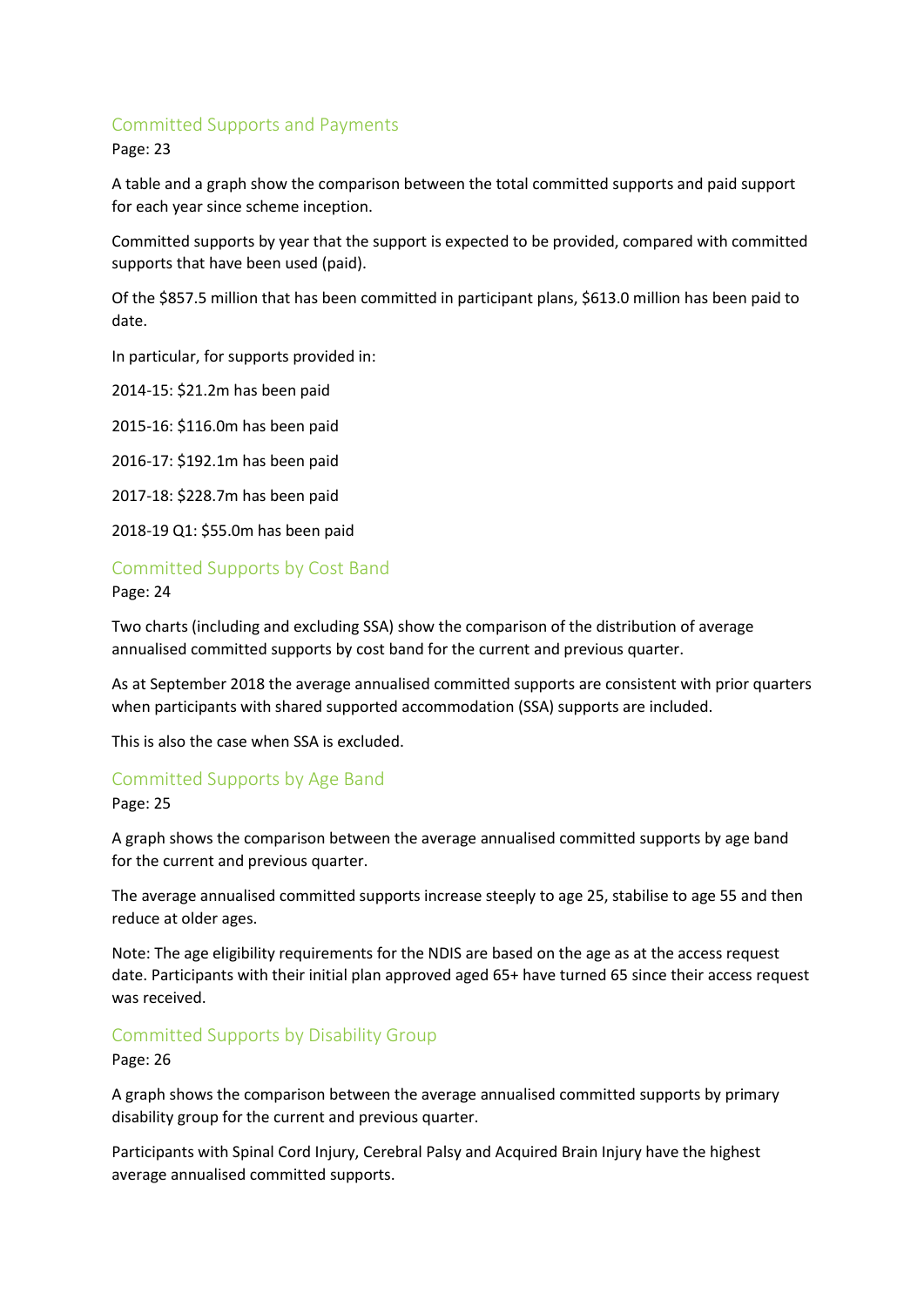# Committed Supports by Level of Function

Page: 27

A graph shows the comparison between the average annualised committed supports by level of function for the current and previous quarter.

The average annualised committed supports generally increase for participants with lower levels of function.

Note 1: Average annualised committed supports are not shown if there are insufficient data in the group.

Note 2: High, medium and low function is relative within the NDIS population and not comparable to the general population.

# Utilisation of Committed Supports

Page: 28

A graph shows the comparison between the utilisation of committed supports by the year that the support was expected to be provided.

Utilisation of committed supports by year that the support was expected to be provided as at 30 June 2018, compared with 30 September 2018.

As there is a lag between when support is provided and when it is paid, the utilisation in 2017-18 and 2018-19 will increase.

The higher utilisation in earlier years is predominantly driven by higher in-kind supports provided.

The utilisation of committed supports in 2017-18 will increase further as there is a lag between when support is provided and when it is paid. The experience for 2018-19 is also still emerging.

# PART 3: Providers and Markets

Page: 29

The scale and extent of the market continues to grow, with a 5% increase in the number of providers during the quarter to 1,424.

33% of approved providers were active in Australian Capital Territory at 30 September 2018, and 67% were yet to have evidence of activity.

#### Summary

Page: 30

This section contains information on registered service providers and the market, with key provider and market indicators presented.

Provider registration

•To provide supports to NDIS participants, a service provider is required to register and be approved by the NDIA.

•Providers register with the NDIA by submitting a registration request, indicating the types of support (registration groups) they are accredited to provide.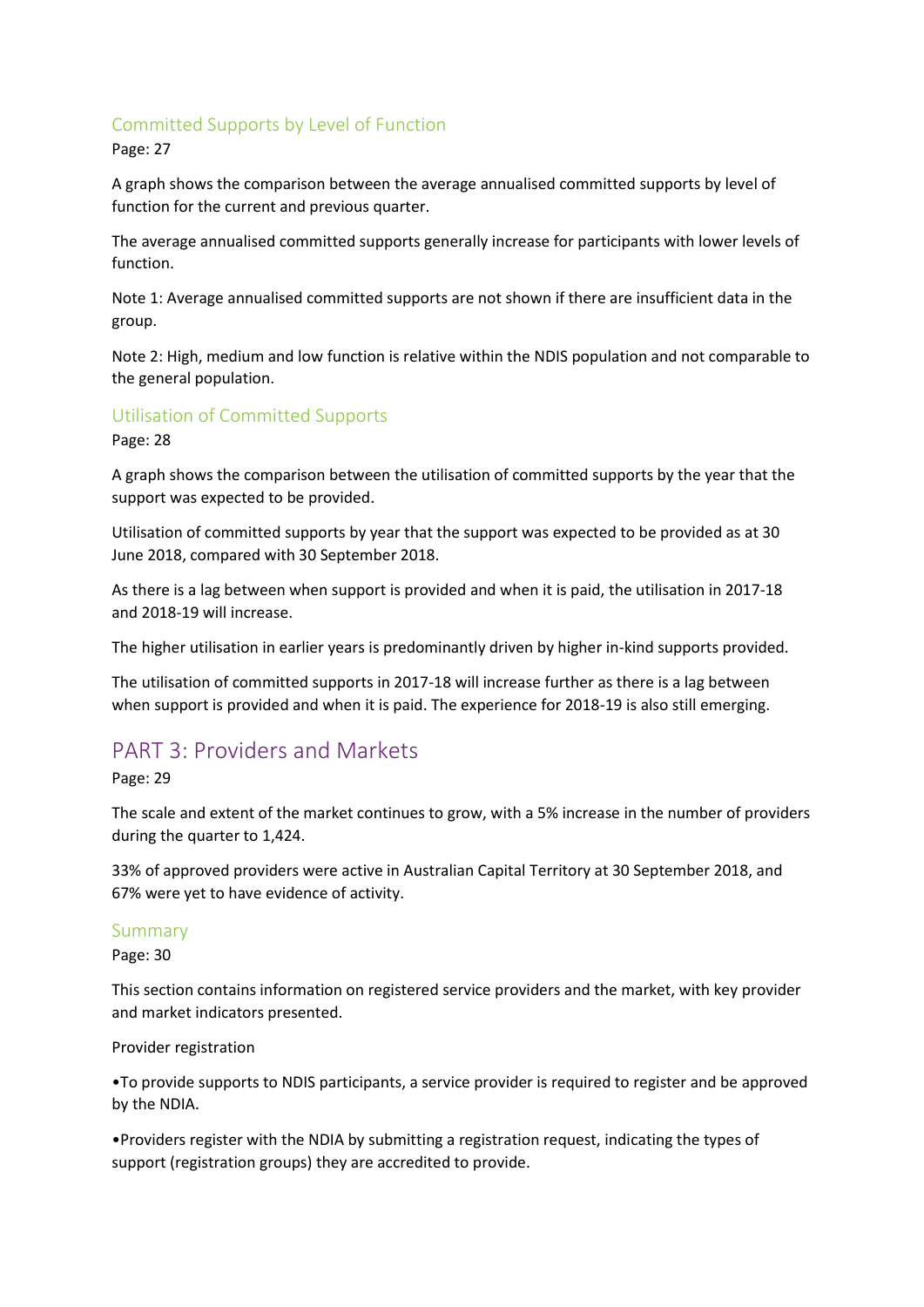How providers interact with participants

•NDIS participants have the flexibility to choose the providers who support them.

•Providers are paid for disability supports and services provided to the participants.

The following are the key statistics:

1,424 approved providers, 33% of which were active in Australian Capital Territory AT 30 September 2018

80-90% of payments made by the NDIA are received by 25% of providers

24% of service providers are individuals/sole traders

Assistance products for personal care and safety has the highest number of approved service providers, followed by personal mobility equipment and therapeutic supports

#### Providers over time

Page: 31

A chart displays the cumulative number of approved service providers since June 2016 by the type of provider, individual/sole trader or company/organization.

As at 30 September 2018, there were 1,424 registered service providers, of which 343 were individual/sole trader operated businesses and 1,081 were companies or organisations.

24% of approved service providers are individuals/sole traders.

The number of approved service providers increased by 5% from 1,352 to 1,424 in the quarter.

1.15 average providers per participant

#### Proportion of Active Providers

#### Page: 32

The figure displays the proportion of active and not yet active providers.

Change in the activity status of providers.

As at 30 September 2018, 33% of providers were active and 67% were yet to have evidence of activity. Of all providers, 151 began delivering new supports in the quarter.

#### Approved Registration Groups

Page: 33

A chart displays the approved providers by the changes in registration group and percentage over the quarter.

The number of approved providers has increased for most registration groups over the quarter.

The registration groups with the largest numbers of approved providers continue to grow:

- Assistance products for personal care and safety: from 397 to 431 (9% increase)
- Personal Mobility Equipment: from 287 to 305 (6% increase)
- Therapeutic Supports: from 275 to 289 (5% increase)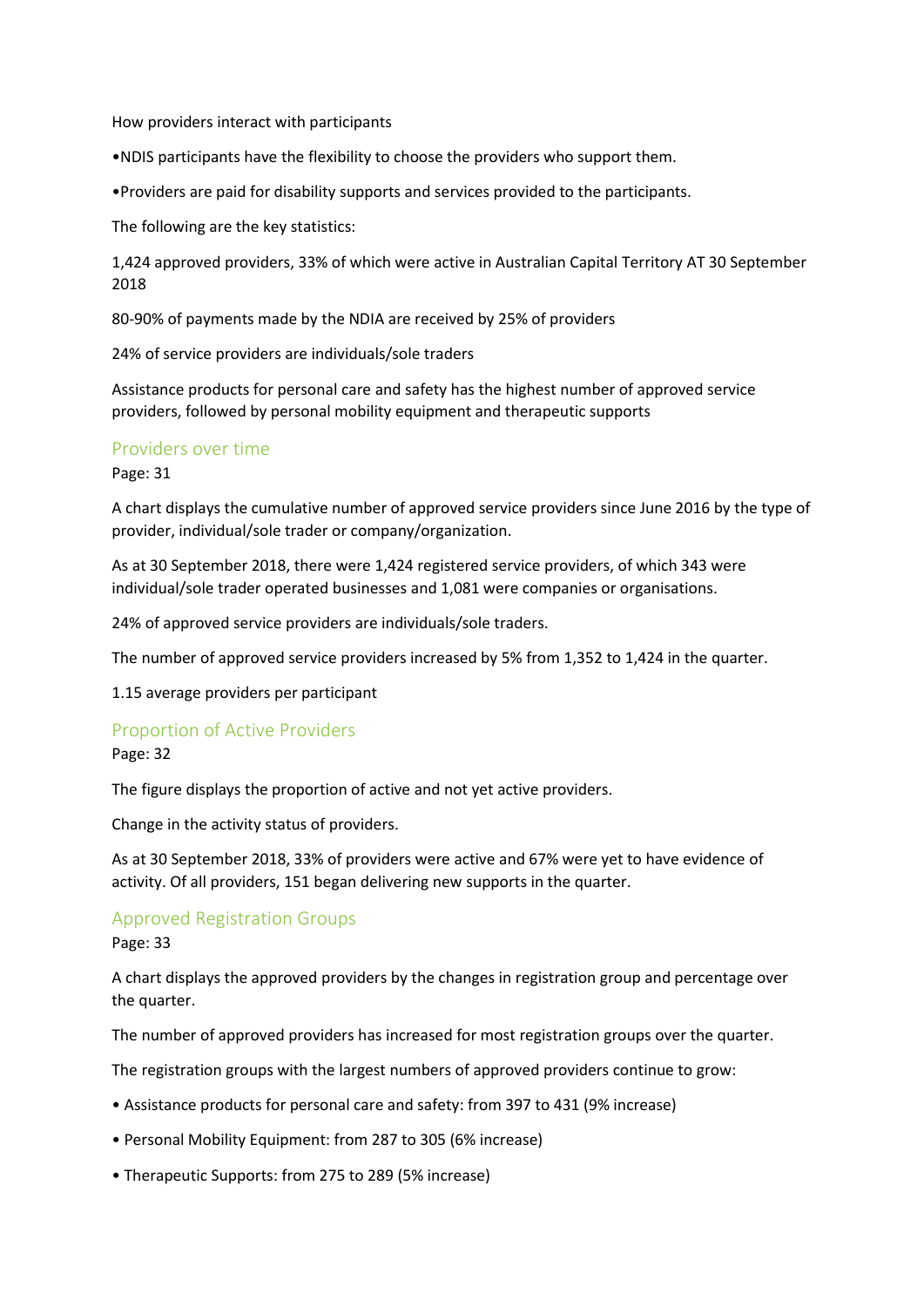- Household Tasks: from 255 to 281 (10% increase)
- Assistive equipment for recreation: from 217 to 238 (10% increase)

# Active Registration Groups

Page: 34

A chart displays the active providers by the changes in registration group and percentage over the quarter.

The number of active providers in each registration group has increased for most registration groups over the quarter.

The registration groups with the largest numbers of active providers continue to grow:

- Therapeutic Supports: from 177 to 190 (7% increase)
- Household tasks: from 93 to 102 (10% increase)
- Assistance products for personal care and safety: from 75 to 87 (16% increase)
- Assistance in coordinating or managing life stages, transitions and supports: from 72 to 76 (6% increase)
- Participation in community, social and civic activities: from 69 to 72 (4% increase)

## Market share of top providers

Page: 35

An object displays the market share of the top 25% of providers by registration group.

25% of service providers received 80-90% of the dollars paid for major registration groups.

The following are the key statistics for the market share of the top 25% of providers by registration category:

88% Daily personal activities

85% Early intervention supports for early childhood

88% Participation in community, social and civic activities

88% Therapeutic supports

82% Assistance with daily life tasks in a group or shared living arrangement

# PART 4: Information, Linkages and Capacity Building

Page: 36

Information, Linkages and Capacity Building was covered in the national version of the COAG Quarterly Performance Report.

# PART 5: Mainstream Interface

Page: 37